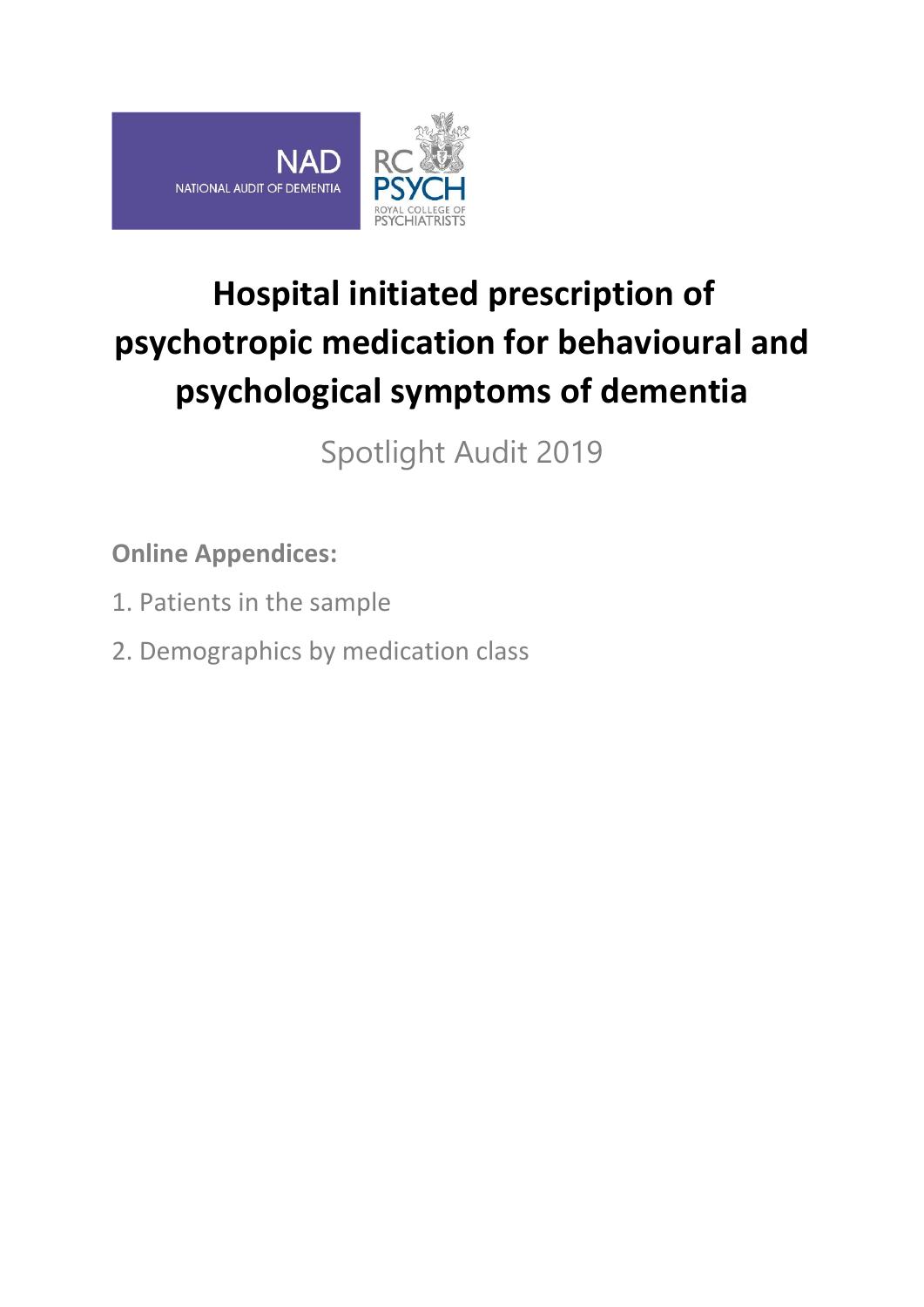## 1. Patients in the sample

|                                                           |                        | new                    | <b>NAD Round 4</b> |  |  |
|-----------------------------------------------------------|------------------------|------------------------|--------------------|--|--|
|                                                           | <b>All patients</b>    | psychotropic           | comparison         |  |  |
|                                                           | <b>Spotlight audit</b> | prescriptions          | data               |  |  |
|                                                           | $(N=1575)$             |                        | $(N=9782)$         |  |  |
|                                                           |                        | <b>Spotlight audit</b> |                    |  |  |
|                                                           |                        | $(N=261)$              |                    |  |  |
| Up to 65 years                                            | 4% (61)                | 7% (18)                | 2% (228)           |  |  |
| $66 - 80$ years                                           | 29% (462)              | 33% (87)               | 24% (2386)         |  |  |
| $81 - 100$ years                                          | 67% (1051)             | 58% (156)              | 73% (7146)         |  |  |
| 101-108                                                   |                        | $\blacksquare$         | $0.2\%$ (19)       |  |  |
| Unknown                                                   | $0\%$ (1)              |                        | $0\%$ (3)          |  |  |
| Range                                                     | 46 - 99                | 46-98                  | $19 - 105$         |  |  |
| Mean                                                      | 83                     | 81                     | 84                 |  |  |
| Gender                                                    |                        |                        |                    |  |  |
| Female                                                    | 57% (890)              | 48% (124)              | 59% (5728)         |  |  |
| Male                                                      | 43% (681)              | 53% (137)              | 41% (4054)         |  |  |
| Non-binary/other                                          | $0\%$ (2)              |                        | N/A                |  |  |
| Unknown/not documented                                    | $0\%$ (2)              |                        | N/A                |  |  |
| <b>Ethnicity</b>                                          |                        |                        |                    |  |  |
| White background                                          | 85% (1330)             | 82% (214)              | 81% (7898)         |  |  |
| Mixed background                                          | $1\%$ (8)              | $1\%$ (2)              | 0% (14)            |  |  |
| Asian background                                          | 2% (37)                | $2\%$ (4)              | 3% (245)           |  |  |
| Black background                                          | 1% (15)                | $1\%$ (2)              | 2% (150)           |  |  |
| Other                                                     | 1% (14)                |                        | 2% (201)           |  |  |
| Unknown/not documented                                    | 11% (171)              | 15% (39)               | 13% (1274)         |  |  |
| <b>First language</b>                                     |                        |                        |                    |  |  |
| English                                                   | 80% (1253)             | 75% (196)              | 78% (7602)         |  |  |
| Welsh                                                     |                        |                        | 1% (62)            |  |  |
| Other European language                                   | 1% (13)                | $1\%$ (3)              | 1% (77)            |  |  |
| Asian language                                            | 1% (21)                |                        | 2% (169)           |  |  |
| Other                                                     | $1\%$ (8)              | $1\% (2)$              | 1% (70)            |  |  |
| Unknown/not documented                                    | 18% (280)              | 23% (60)               | 18% (1802)         |  |  |
| Speciality of the ward patients spent the longest time in |                        |                        |                    |  |  |
| Cardiology                                                | 2% (34)                | $2\%$ (4)              | 3% (250)           |  |  |
| Care of the elderly                                       | 43% (681)              | 49% (128)              | 43% (4184)         |  |  |
| General medical                                           | 28% (441)              | 27% (70)               | 23% (2239)         |  |  |
| Orthopaedics                                              | 6% (100)               | 5% (12)                | 9% (881)           |  |  |
| Stroke                                                    | 3% (54)                | 4% (11)                | 4% (417)           |  |  |
| Surgical                                                  | 7% (110)               | 5% (14)                | 5% (520)           |  |  |
| Other medical                                             | 7% (105)               | 4% (11)                | 9% (829)           |  |  |
| Other                                                     | 3% (46)                | 4% (10)                | 5% (462)           |  |  |
| Unknown                                                   | $0\%$ (3)              | $0\%$ (1)              | N/A                |  |  |
| Primary diagnosis/cause of admission                      |                        |                        |                    |  |  |
| Brain/neurological/head<br>injury/headache                | 4% (56)                | 6% (15)                | 3% (238)           |  |  |
| Cancer                                                    | $0\%$ (7)              | $0\%$ (1)              | 1% (70)            |  |  |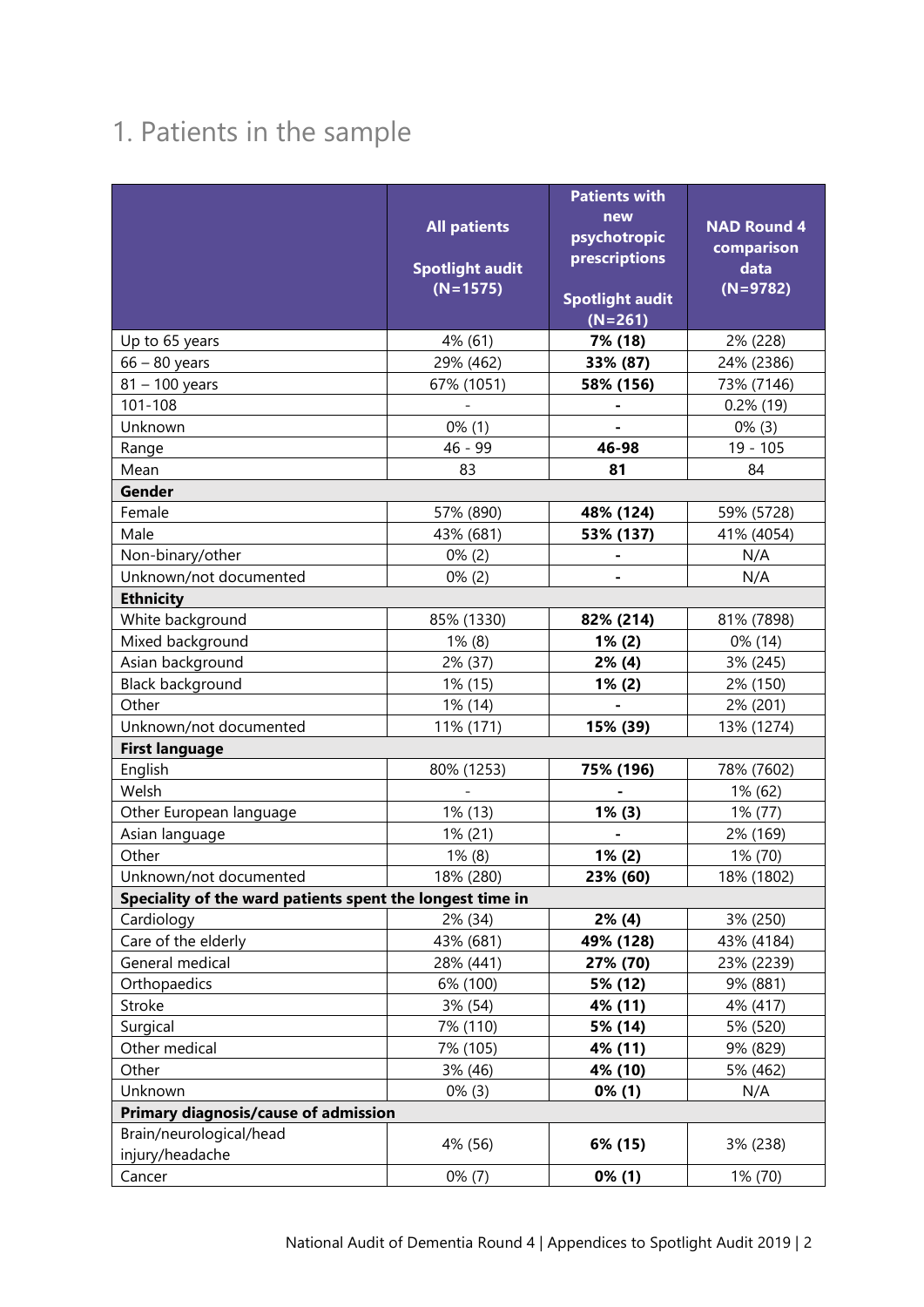|                                                                                              |                                      | <b>Patients with</b>   |                    |  |  |  |
|----------------------------------------------------------------------------------------------|--------------------------------------|------------------------|--------------------|--|--|--|
|                                                                                              |                                      | new                    |                    |  |  |  |
|                                                                                              | <b>All patients</b>                  | psychotropic           | <b>NAD Round 4</b> |  |  |  |
|                                                                                              |                                      | prescriptions          | comparison<br>data |  |  |  |
|                                                                                              | <b>Spotlight audit</b><br>$(N=1575)$ |                        |                    |  |  |  |
|                                                                                              |                                      | <b>Spotlight audit</b> | $(N=9782)$         |  |  |  |
|                                                                                              |                                      | $(N=261)$              |                    |  |  |  |
| Cardiac/vascular/chest pain                                                                  | 5% (72)                              | 3% (8)                 | 6% (628)           |  |  |  |
| Dehydration/nutrition                                                                        | 2% (37)                              | $2\%$ (6)              | 1% (134)           |  |  |  |
| Delirium/confusion/cognitive                                                                 | 8% (130)                             | 15% (38)               | 6% (604)           |  |  |  |
| impairment                                                                                   |                                      |                        |                    |  |  |  |
| Dementia                                                                                     | 2% (31)                              | $2\%$ (6)              | 2% (160)           |  |  |  |
| Endocrine/metabolic condition                                                                | 1% (12)                              | $2\%$ (4)              | 2% (146)           |  |  |  |
| Fall                                                                                         | 17% (265)                            | 20% (51)               | 15% (1449)         |  |  |  |
| Fracture/dislocation                                                                         | 5% (77)                              | 3% (9)                 | 2% (184)           |  |  |  |
| Gastrointestinal                                                                             | 5% (80)                              | 4% (10)                | 5% (442)           |  |  |  |
| Haematology                                                                                  | $1\%$ (9)                            |                        | 2% (143)           |  |  |  |
| Hepatology/liver related                                                                     | $0\%$ (5)                            | $0\%$ (1)              | 1% (92)            |  |  |  |
| Hip fracture/dislocation                                                                     | 2% (34)                              | $1\%$ (3)              | 6% (627)           |  |  |  |
| Impaired consciousness/reduced                                                               | 4% (55)                              | 3% (7)                 | 2% (166)           |  |  |  |
| responsiveness/drowsiness                                                                    |                                      |                        |                    |  |  |  |
| Pain/swelling                                                                                | 2% (29)                              | $2\%$ (4)              | 2% (177)           |  |  |  |
| Psychiatric/psychological/behavioural                                                        | $1\%$ (8)                            | $2\%$ (4)              | 0% (32)            |  |  |  |
| problems                                                                                     |                                      |                        |                    |  |  |  |
| Respiratory                                                                                  | 20% (321)                            | 12% (31)               | 19% (1861)         |  |  |  |
| Sepsis                                                                                       | 5% (73)                              | 6% (15)                | 6% (586)           |  |  |  |
| Skin problems/lacerations/lesions                                                            | 2% (23)                              | $1\%$ (2)              | 2% (202)           |  |  |  |
| Stroke or related                                                                            | 3% (48)                              | 3% (8)                 | 3% (316)           |  |  |  |
| Surgical/non-surgical procedure                                                              | 2% (36)                              | $2\%$ (4)              | 1% (50)            |  |  |  |
| Urinary/urogenital/renal                                                                     | 7% (114)                             | 8% (20)                | 9% (849)           |  |  |  |
| Unable to cope/frailty                                                                       | 2% (23)                              | 3% (7)                 | 2% (172)           |  |  |  |
| Other                                                                                        | 2% (27)                              | 3% (7)                 | 4% (395)           |  |  |  |
| Unknown/not documented                                                                       | $0\%$ (3)                            |                        | 1% (59)            |  |  |  |
| Delirium noted as part of the admitting condition                                            |                                      |                        |                    |  |  |  |
| Yes                                                                                          | 26% (413)                            | 33% (85)               | N/A                |  |  |  |
| No                                                                                           | 74% (1162)                           | 67% (176)              |                    |  |  |  |
| Delirium noted to occur during the admission                                                 |                                      |                        |                    |  |  |  |
| Yes                                                                                          | 26% (414)                            | 39% (102)              | N/A                |  |  |  |
| No                                                                                           | 74% (1161)                           | 61% (159)              |                    |  |  |  |
| <b>Subtype of dementia</b>                                                                   |                                      |                        |                    |  |  |  |
| Alzheimer's Disease                                                                          | 40% (630)                            | 32% (83)               |                    |  |  |  |
| Dementia in Parkinson's disease                                                              | 2% (34)                              | 3% (7)                 |                    |  |  |  |
| Fronto-temporal or Lewy bodies                                                               | 3% (50)                              | 2% (6)                 |                    |  |  |  |
| Vascular Dementia                                                                            | 22% (344)                            | 24% (62)               | N/A                |  |  |  |
| Unspecified                                                                                  | 19% (296)                            | 21% (54)               |                    |  |  |  |
| Other                                                                                        | 2% (35)                              | 5% (12)                |                    |  |  |  |
| Unknown/not documented                                                                       | 12% (186)                            | 14% (37)               |                    |  |  |  |
| Mixed/atypical dementia (only asked if selected Alzheimer's disease for subtype of dementia) |                                      |                        |                    |  |  |  |
| Yes                                                                                          | 16% (99)                             | 28% (23)               | N/A                |  |  |  |
| No                                                                                           | 84% (531)                            | 72% (60)               |                    |  |  |  |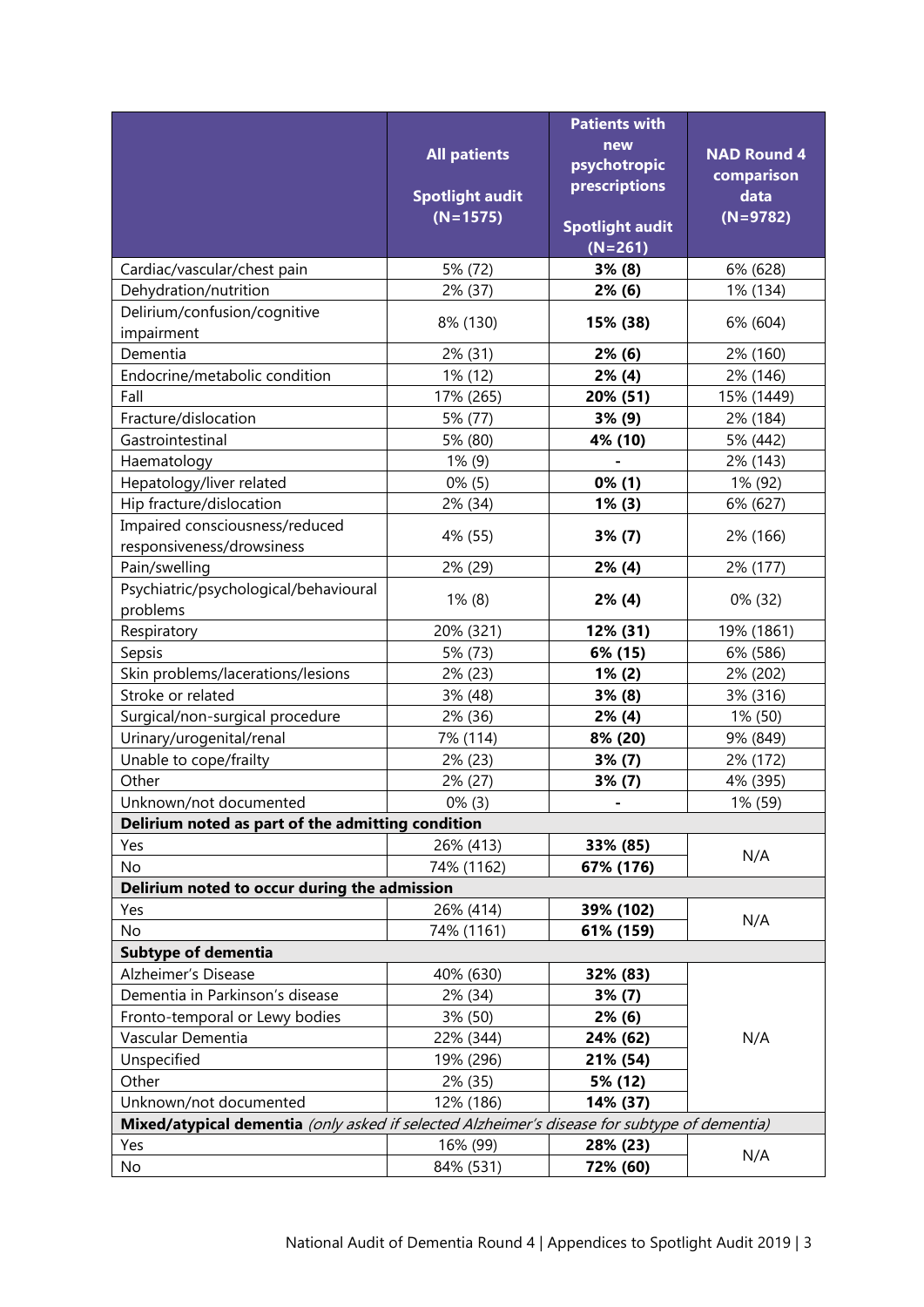|                                                                                                | <b>Patients with</b>   |                                     |                    |  |  |  |
|------------------------------------------------------------------------------------------------|------------------------|-------------------------------------|--------------------|--|--|--|
|                                                                                                | <b>All patients</b>    | new                                 | <b>NAD Round 4</b> |  |  |  |
|                                                                                                |                        | psychotropic<br>prescriptions       | comparison         |  |  |  |
|                                                                                                | <b>Spotlight audit</b> |                                     | data               |  |  |  |
|                                                                                                | $(N=1575)$             | <b>Spotlight audit</b><br>$(N=261)$ | $(N=9782)$         |  |  |  |
| Any other ICD 10 (psychiatric) diagnosis indicated in admitting information (patients can have |                        |                                     |                    |  |  |  |
| more than one)                                                                                 |                        |                                     |                    |  |  |  |
| Bipolar disorder                                                                               | 1% (21)                | $2\%$ (6)                           |                    |  |  |  |
| Depression                                                                                     | 13% (208)              | 9% (24)                             |                    |  |  |  |
| Delirium                                                                                       | 8% (129)               | 12% (30)                            |                    |  |  |  |
| Learning disability                                                                            | $0\%$ (7)              | $0\%$ (1)                           |                    |  |  |  |
| Neurotic/stress related/somatoform<br>(including anxiety)                                      | 3% (42)                | 4% (11)                             | N/A                |  |  |  |
| Psychotic depression                                                                           | $0\%$ (7)              | N/A                                 |                    |  |  |  |
| Schizophrenia spectrum                                                                         | 2% (24)                | $1\%$ (3)                           |                    |  |  |  |
| Substance/alcohol misuse disorders                                                             | 3% (39)                | 8% (20)                             |                    |  |  |  |
| Other                                                                                          | 2% (23)                | $2\%$ (6)                           |                    |  |  |  |
| None                                                                                           | 72% (1129)             | 67% (175)                           |                    |  |  |  |
| <b>Patients who:</b>                                                                           |                        |                                     |                    |  |  |  |
| Died whilst in hospital                                                                        | 2% (31)                | 4% (11)                             | 11% (1100)         |  |  |  |
| Self-discharged from hospital <sup>+</sup>                                                     | $0\%$ (4)              | $0\%$ (1)                           | 0% (15)            |  |  |  |
| Marked as fast track                                                                           |                        |                                     |                    |  |  |  |
| discharge/discharge to                                                                         |                        |                                     |                    |  |  |  |
| assess/transfer to assess/expedited                                                            | 3% (39)                | 7% (18)                             | 7% (597)           |  |  |  |
| with family agreement for recorded                                                             |                        |                                     |                    |  |  |  |
| reasonst                                                                                       |                        |                                     |                    |  |  |  |
| Length of stay in hospital                                                                     |                        |                                     |                    |  |  |  |
| 1 - 10 days (*2-10 days R4)                                                                    | 60% (946)              | 43% (112)                           | 48% (4662)         |  |  |  |
| $11 - 20$ days                                                                                 | 20% (318)              | 20% (52)                            | 26% (2523)         |  |  |  |
| $21 - 30$ days                                                                                 | 8% (130)               | 10% (25)                            | 12% (1127)         |  |  |  |
| $31 - 40$ days                                                                                 | 5% (77)                | 7% (19)                             | 6% (613)           |  |  |  |
| $41 - 50$ days                                                                                 | 2% (36)                | 6% (15)                             | 3% (319)           |  |  |  |
| $51 - 60$ days                                                                                 | 2% (24)                | 4% (10)                             | 2% (212)           |  |  |  |
| $61 - 70$ days                                                                                 | 1% (18)                | 4% (10)                             | 1% (134)           |  |  |  |
| $71 - 80$ days                                                                                 | $0\%$ (7)              | $2\%$ (4)                           | 1% (70)            |  |  |  |
| $81 - 90$ days                                                                                 | $0\%$ (5)              | $0\%$ (1)                           | 1% (46)            |  |  |  |
| 91 and above                                                                                   | 1% (12)                | 3% (8)                              | 1% (76)            |  |  |  |
| Unknown                                                                                        | $0\%$ (2)              | 2% (5)                              | N/A                |  |  |  |
| Range                                                                                          | $1 - 387$              | $1 - 387$                           | $3 - 391$          |  |  |  |
| Median                                                                                         | 8                      | 14                                  | 11                 |  |  |  |
| Place of residence prior to admission                                                          |                        |                                     |                    |  |  |  |
| Carer's/family member's home                                                                   | 6% (86)                | 5% (14)                             | 1% (138)           |  |  |  |
| Intermediate care                                                                              | $0\%$ (6)              | N/A                                 | 1% (73)            |  |  |  |
| Long stay care                                                                                 | 2% (24)                | $2\%$ (4)                           | $0.2\%$ (23)       |  |  |  |
| Nursing home                                                                                   | 17% (270)              | 18% (46)                            | 18% (1775)         |  |  |  |
| Own home                                                                                       | 55% (870)              | 57% (148)                           | 59% (5776)         |  |  |  |
| Palliative care                                                                                | N/A                    | N/A                                 | $0\%$ (3)          |  |  |  |
| Psychiatric ward                                                                               | 1% (15)                | 2% (5)                              | $0.5\%$ (46)       |  |  |  |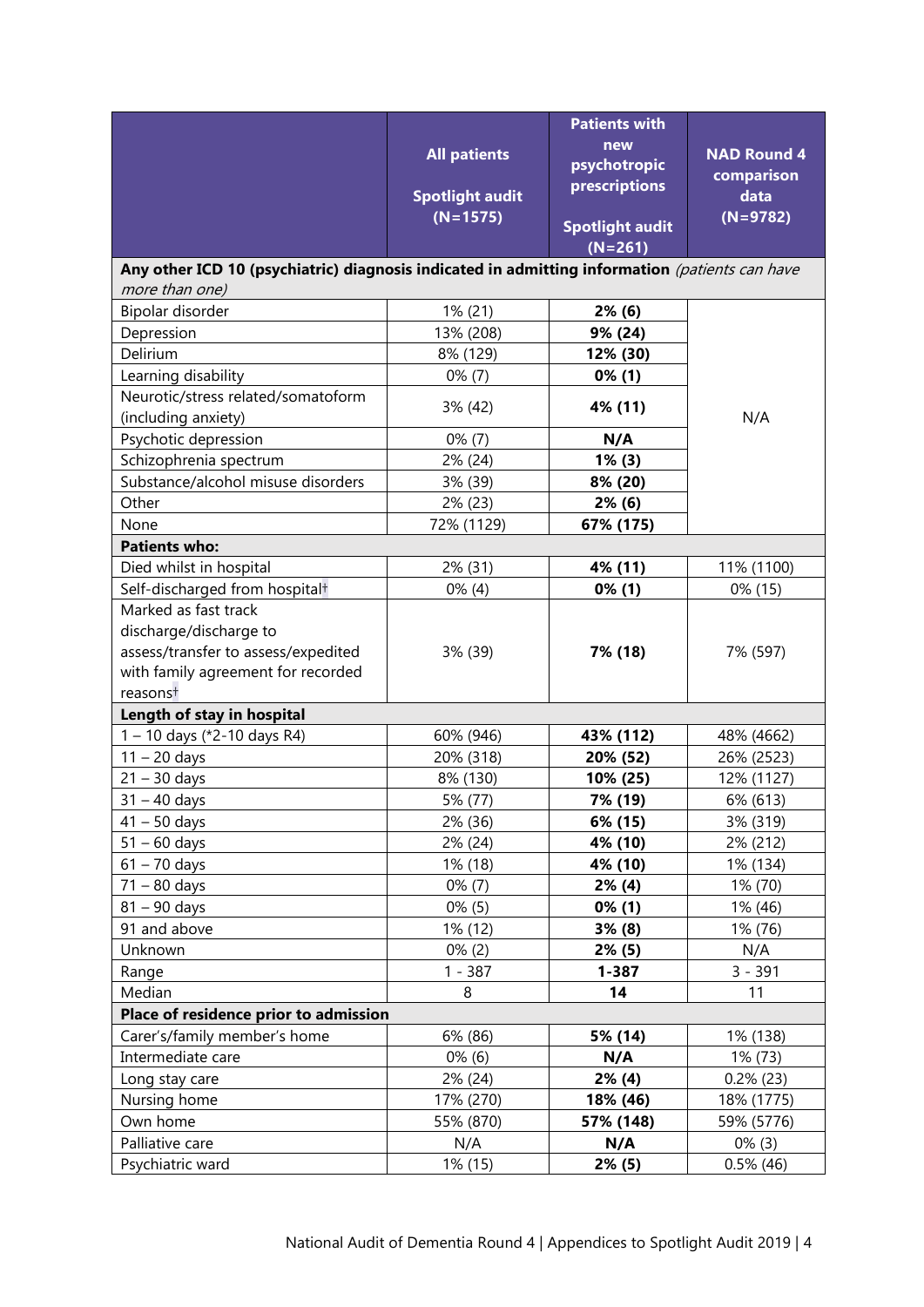|                                     | <b>All patients</b><br><b>Spotlight audit</b><br>$(N=1575)$ | <b>Patients with</b><br>new<br>psychotropic<br>prescriptions<br><b>Spotlight audit</b><br>$(N=261)$ | <b>NAD Round 4</b><br>comparison<br>data<br>$(N=9782)$ |  |  |  |
|-------------------------------------|-------------------------------------------------------------|-----------------------------------------------------------------------------------------------------|--------------------------------------------------------|--|--|--|
| Rehabilitation                      | 1% (11)                                                     | $1\%$ (3)                                                                                           | $0\%$ (31)                                             |  |  |  |
| Residential care                    | 17% (263)                                                   | 13% (35)                                                                                            | 20% (1753)                                             |  |  |  |
| Respite care                        | 1% (13)                                                     | 2% (5)                                                                                              | 1% (74)                                                |  |  |  |
| Transfer from another hospital      | 1% (12)                                                     | $0\%$ (1)                                                                                           | 1% (90)                                                |  |  |  |
| Unknown/not documented              | $0\%$ (5)                                                   | N/A                                                                                                 | N/A                                                    |  |  |  |
| Place of residence after discharget |                                                             |                                                                                                     |                                                        |  |  |  |
| Carer's/family member's home        | 5% (75)                                                     | 4% (11)                                                                                             | 1% (114)                                               |  |  |  |
| Intermediate care                   | 2% (34)                                                     | $3\%$ (7)                                                                                           | 4% (373)                                               |  |  |  |
| Long stay care                      | 2% (26)                                                     | $1\%$ (3)                                                                                           | 0% (27)                                                |  |  |  |
| Nursing home                        | 22% (349)                                                   | 28% (72)                                                                                            | 26% (2241)                                             |  |  |  |
| Own home                            | 41% (651)                                                   | 36% (93)                                                                                            | 42% (3648)                                             |  |  |  |
| Palliative care                     | N/A                                                         | N/A                                                                                                 | 1% (51)                                                |  |  |  |
| Psychiatric ward                    | 1% (18)                                                     | 3% (9)                                                                                              | 1% (51)                                                |  |  |  |
| Rehabilitation                      | 2% (37)                                                     | $2\%$ (5)                                                                                           | 2% (135)                                               |  |  |  |
| Residential care                    | 20% (308)                                                   | 16% (43)                                                                                            | 20% (1723)                                             |  |  |  |
| Respite care                        | 1% (15)                                                     | $1\%$ (2)                                                                                           | 2% (134)                                               |  |  |  |
| Transfer to another hospital        | 2% (26)                                                     | $1\%$ (3)                                                                                           | 2% (185)                                               |  |  |  |
| Unknown/not documented              | $0\%$ (5)                                                   | 1% (2)                                                                                              | N/A                                                    |  |  |  |

†Excludes patients who died in hospital